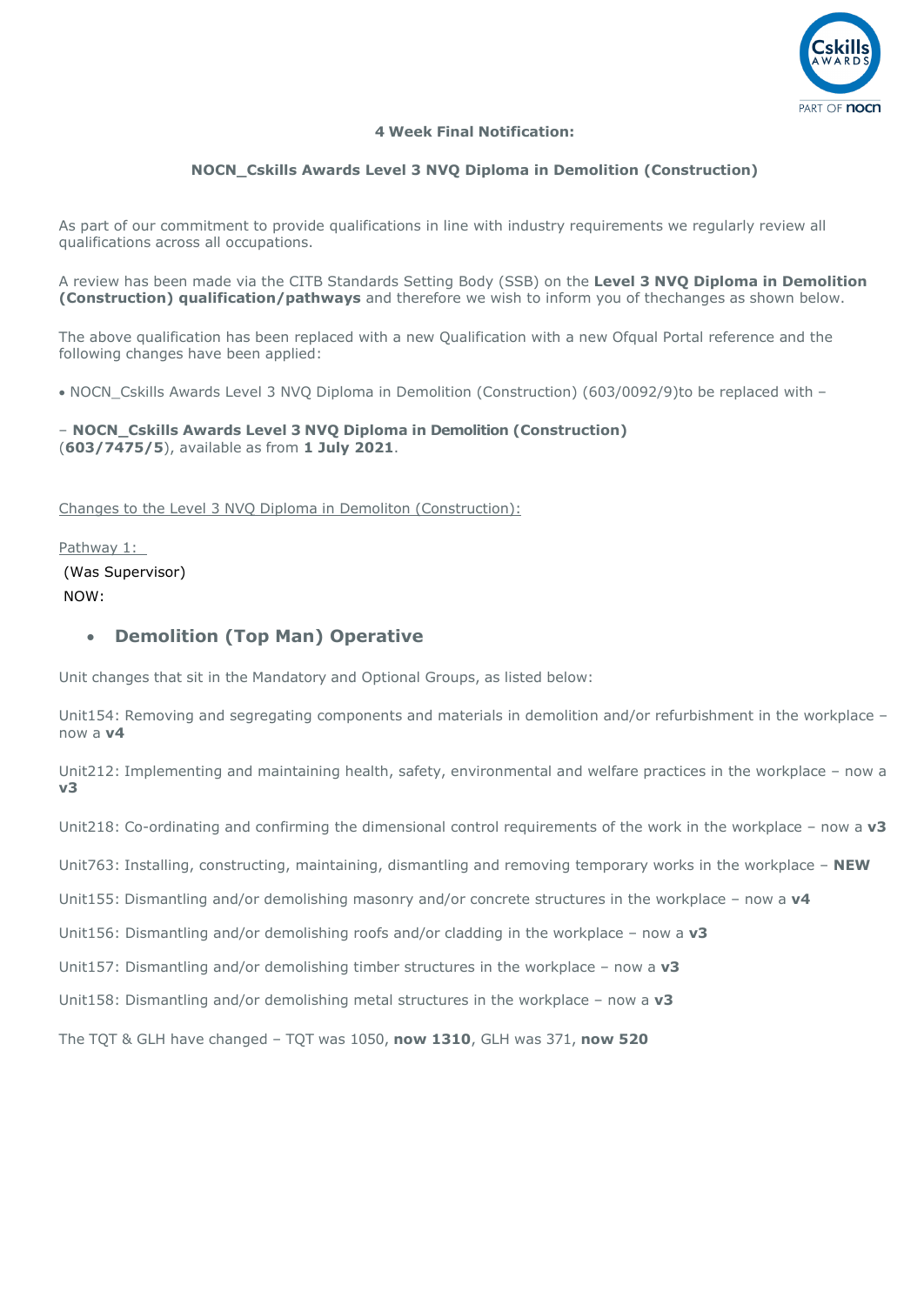

Pathway 2:

(Was Chargehand) NOW:

#### • **Demolition Chargehand**

Unit changes that sit in the Mandatory and Optional Groups, as listed below:

Unit154: Removing and segregating components and materials in demolition and/or refurbishment in the workplace – now a **v4**

Unit212: Implementing and maintaining health, safety, environmental and welfare practices in the workplace – now a **v3**

Unit213: Co-ordinating and organising work operations in the workplace – now a **v3**

Unit215: Monitoring progress of work against schedules in the workplace – now a **v3**

Unit760: Controlling, directing and guiding the operation of plant or machinery in the workplace – **NEW**

Unit763: Installing, constructing, maintaining, dismantling and removing temporary works in the workplace – **NEW**

Unit155: Dismantling and/or demolishing masonry and/or concrete structures in the workplace – now a **v4**

Unit156: Dismantling and/or demolishing roofs and/or cladding in the workplace – now a **v3**

Unit157: Dismantling and/or demolishing timber structures in the workplace – now a **v3**

Unit158: Dismantling and/or demolishing metal structures in the workplace – now a **v3**

The TQT & GLH have changed – TQT was 950, **now 1310**, GLH was 373, **now 520**

# **Pathway 3: - NEW**

## • **Demolition Plant**

Units that sit in the Mandatory and Optional Groups, as listed below:

Unit212: Implementing and maintaining health, safety, environmental and welfare practices in the workplace – now a **v3**

Unit215: Monitoring progress of work against schedules in the workplace – now a **v3**

Unit385A: Operating plant or machinery to dismantle and/or demolish structures above 30 metres in the workplace – now a **v3**

Unit385B: Operating plant or machinery to dismantle and/or demolish structures up to 30 metres in the workplace – now a **v3**

The TQT & GLH are – TQT is **1630**, GLH is **607**

The existing qualification/pathways will **close for registrations on 30 June 2021** and the Achievement and Certification dates will expire **30 June 2024** to allow anyone previously registered to achieve and be certificatedbefore the old qualification/pathways are officially withdrawn.